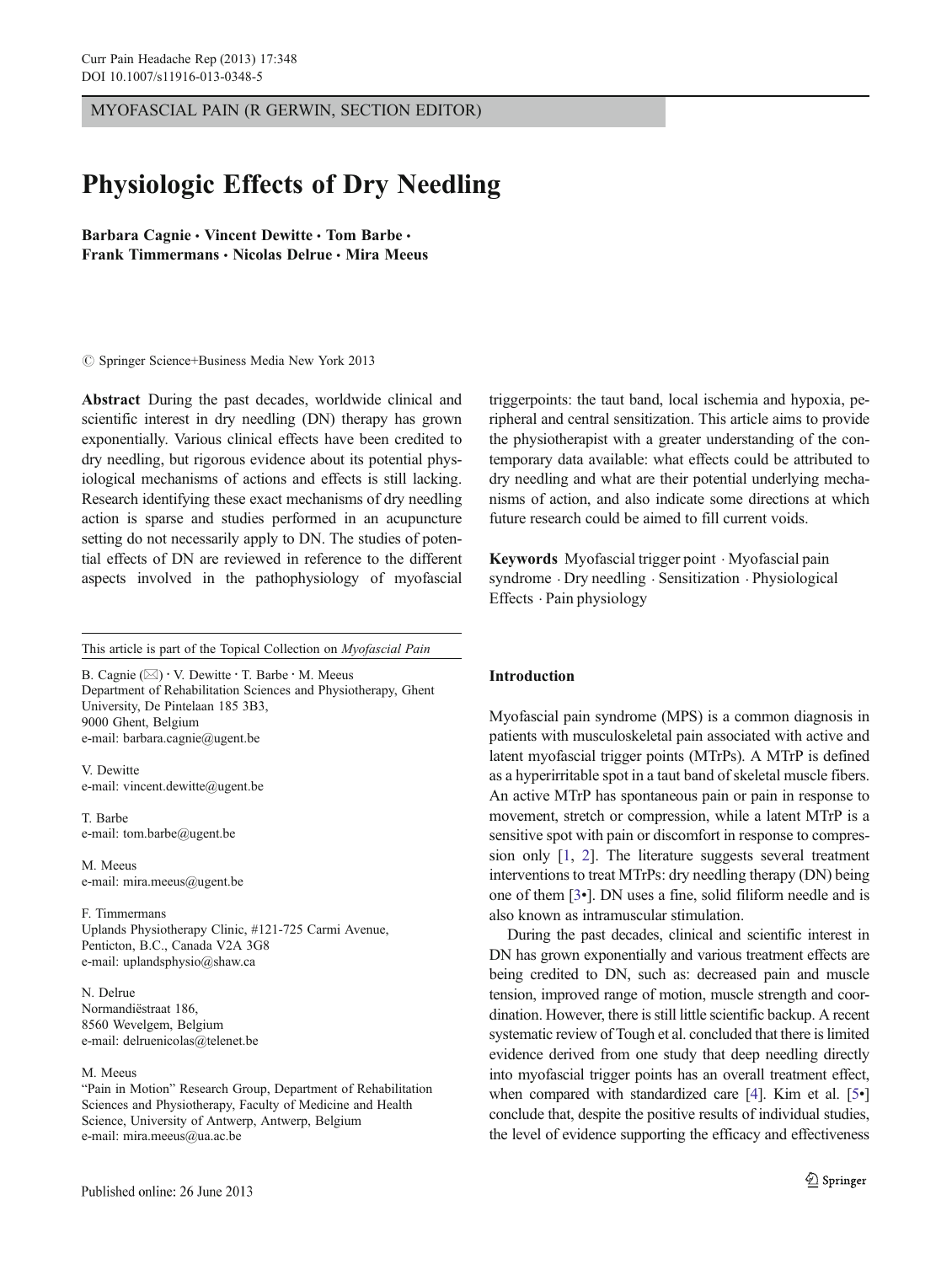of DN for several conditions remains insufficient, because of concerns about a lack of precision and a high risk of bias of the studies. Rigorous large-scale, placebo controlled, clinical trials are needed to evaluate the clinical utility of this technique [[4](#page-6-0), [5](#page-6-0)•].

This article reviews the current state of knowledge of physiologic effects of DN by an in-depth review of basic and clinical research that has been published. First, a general overview of pain pathways and modulation of the pain perception is provided, as this should be the basis and reasonable rationale for all therapeutic interventions, including DN. Second, after giving a short overview of the pathophysiology of MTrPs, the different underlying mechanisms of DN are described in reference to the different aspects involved in the pathophysiology of MTrPs. These findings are then critically discussed.

We hope to provide the therapist with a better understanding of the contemporary data available and what effects could be attributed to DN, what their potential underlying mechanisms of action are and the directions that future research could be aimed at to fill in the current voids.

#### Pain Physiology

Pain sensations originate mainly in two types of pain receptors: low-threshold nociceptors that are connected to fast conducting  $a\delta$ -fibers, and high-threshold nociceptors that conduct impulses through slower unmyelinated C-fibers. Central terminals of these sensory fibers enter the central nervous system (CNS) through the dorsal horn of the spinal cord, where they connect with spinal neurons via synaptic transmission. Neurons of superficial laminae I and deep laminae V project along the spinothalamic and spinoreticulothalamic tracts to supraspinal sites such as the thalamus, parabrachial nucleus, and amygdala, where pain signals are further processed and sent on to higher cortical centers [\[6\]](#page-6-0).

#### Peripheral Pain Modulation

Peripheral activation of Aδ- and C-fibre nociceptors is modulated by a number of sensitizing and algogenic agents, such as substance P (SP), bradykinin, histamine, calcitonin generelated peptide (CGRP), prostaglandins, interleukin-1 $\beta$  $(IL1\beta)$ , tumor necrosis factor (TNF), and nerve growth factor (NGF). All of these can be released following cellular damage [[6\]](#page-6-0). The local release of some of these chemicals (SP, histamine) causes inflammation and vasodilation, contributing to the "protective" function of pain [\[6](#page-6-0), [7\]](#page-6-0).

## Central Pain Modulation

The sensation of pain is not only subject to modulation during its ascending transmission from the periphery to the cortex, but also to spinal modulation and descending control from higher neurological centres.

An important mechanism in the modulation of pain perception is segmental inhibition, which is the modified "gate theory of pain control", first published by Melzack and Wall in 1965. This hypothesis describes how activation of Aβfibres can lead to an inhibition in the spinal cord by blocking the synaptic transmission between the  $A\delta$ - and C-fibres and the cells in the dorsal horn, because of the slower information transmission of the latter [[6\]](#page-6-0).

Another possible mechanism of pain modulation is through the endogenous opioid system. It is well known that the three main groups of opioid peptides: β-endorphin, enkephalins and dynorphines, and their  $\mu$ -,  $\delta$ - and  $\kappa$ receptors are widely distributed in peripheral primary afferent terminals and areas of the central nervous systems related to nociception [[6\]](#page-6-0). The analgesic effects of opioids arise from their ability to inhibit directly the ascending transmission of nociceptive information from the spinal cord dorsal horn. They are also able to activate pain control circuits that descend from the midbrain [periaqueductal gray (PAG)], via the rostral ventromedial medulla (RVM) to the spinal cord dorsal horn [[7\]](#page-6-0).

Besides the endogenous opioids as important neurotransmitters in the descending pain control system, serotonin (5- HT) and noradrenaline are the two other, most familiar and well investigated, transmitters of this pathway. However, descending projections containing dopamine (monoamine) and many other neurotransmitters can also play a crucial role in pain modulation [\[8](#page-6-0)].

#### Chronic Pain—Central Sensitization

In conditions with chronic pain, the balance in pain modulation can be disturbed due to impaired pain inhibition and/or enhanced pain facilitation. This may lead to "centralsensitization". Central sensitization entails altered sensory processing in the brain, increased spontaneous activity of dorsal horn neurons, dysfunctional endogenous analgesia, expansion of receptive field sizes, reduction in threshold, prolonged after-discharges, and increased activity of brain-orchestrated facilitatory pathways, which augment nociceptive transmission [[8](#page-6-0)–[12\]](#page-6-0). Central sensitization results in enhanced nociception (hyperalgesia) and pain elicited by normally non-noxious stimuli (allodynia) [[7](#page-6-0), [12](#page-6-0)].

Also, altered states of diffuse noxious inhibitory control (DNIC) have been associated with central sensitization in chronic pain patients [[13](#page-6-0)–[15\]](#page-6-0); often now referred to as "conditioned pain modulation" (CPM). CPM is a "pain-inhibits-pain" paradigm and occurs when two noxious stimuli are applied heterotopically, i.e., a second nociceptive stimulus is applied in a more remote location, outside the receptive field of the first. This second nociceptive stimulus (such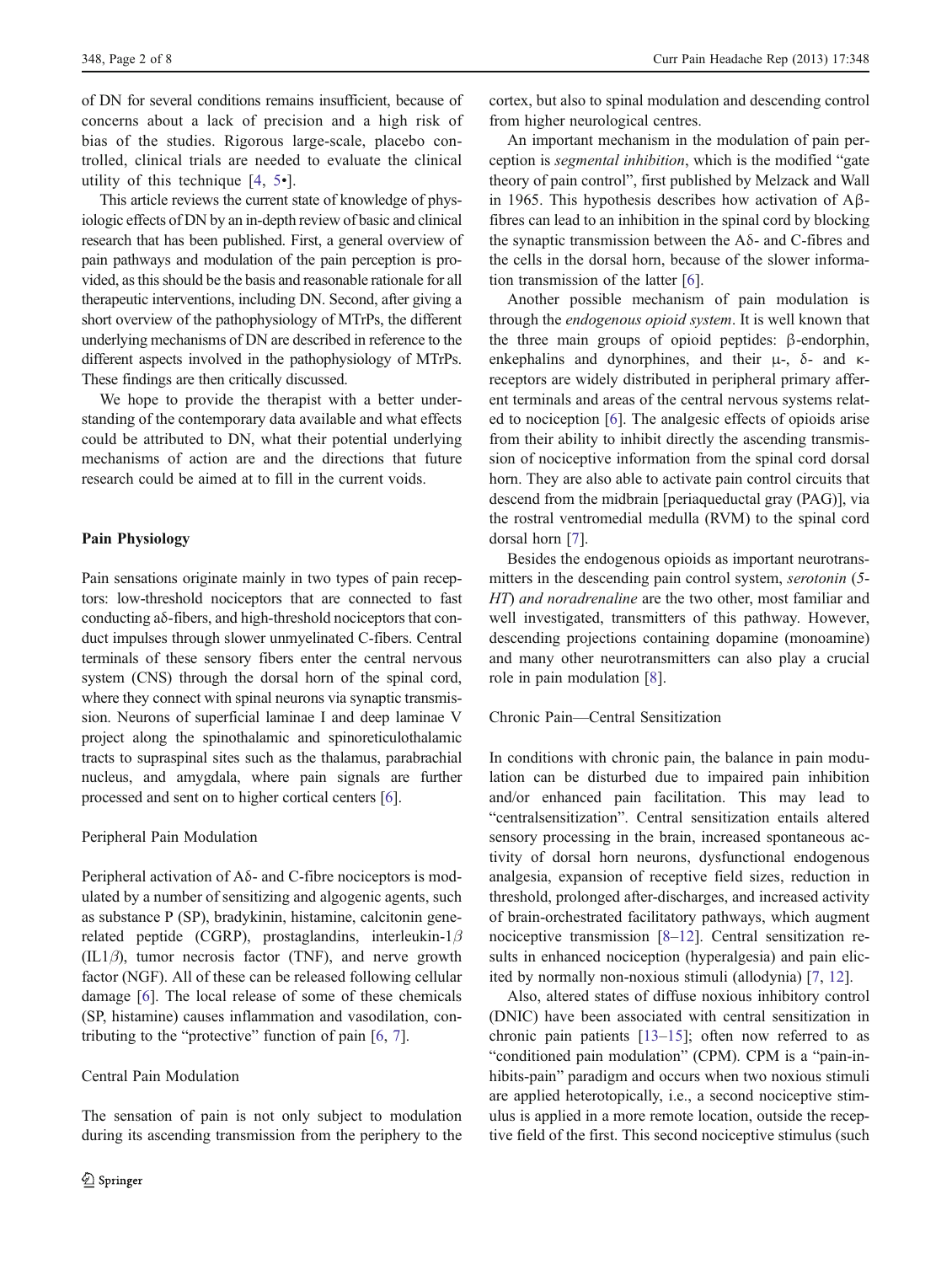as heat, high pressure or electric stimulation) will be processed by the dorsal horn wide dynamic range neurons and can lead to inhibition of the first one.

Central sensitization can also be enhanced and maintained by supraspinal processes involving cognitions, attention, emotions and motivation. These forebrain products can make a significant contribution to the clinical pain experience in, e.g., MPS and are referred to as cognitive emotional sensitization [\[16](#page-6-0)–[18\]](#page-6-0).

#### Pathophysiology of MTrPs

In order to understand the underlying mechanisms of DN, some knowledge of the pathophysiology of MTrPs is helpful [\[1](#page-6-0), [2](#page-6-0)]. The most credited local hypothesis for primary MTrP formation is the hypothesis first put forward by Simons et al. [[19\]](#page-6-0) and later expanded by Gerwin et al. [\[20](#page-6-0)].

They suggest that the first phase of trigger point formation consists of the *development of a taut band* as a result of abnormal endplate potential caused by excessive acetylcholine (ACh) release in the neuromuscular junction at the motor endplates [[19,](#page-6-0) [21](#page-6-0)••]. EMG studies show this as 'spontaneous electrical activity' (SEA), also called 'endplate noise'. MTrP irritability can be objectively assessed with the prevalence or amplitude changes of SEA that are recorded in this region [[22\]](#page-6-0).

It is further hypothesized that, due to this excessive ACh release at the motor endplate, sustained sarcomere contractures occur, that could lead to local ischemia and hypoxia. Consequently, vasoactive and algogenic substances are released that can sensitize peripheral nociceptors (peripheral sensitization). Sustained peripheral nociceptive input might sensitize dorsal horn neurons and supraspinal structures, leading to hyperalgesia and allodynia, as well as referred pain (central sensitization) [\[21](#page-6-0)••, [23](#page-6-0)–[25](#page-6-0)].

#### Physiological Effects of Dry Needling

There is some emerging DN research, but the exact mechanisms of action of direct needling in the deactivation of trigger points are not yet unraveled. Also, most of our current understanding of the systemic physiologic effects of DN is (in)directly derived from acupuncture literature [\[26](#page-6-0)••, [27](#page-7-0)••, [28](#page-7-0)]. Indeed, there are some similarities between acupuncture and DN, but, more importantly, many significant differences. Not just in the underlying philosophies and explanation models, but also in the 'technical' details: one of more needles applied, the movement of the needle, the depth of needle insertion, the amount and force of stimulation and the elicitation of a 'local twitch response' (LTR). A LTR is an involuntary spinal reflex resulting in a localized

contraction of affected muscle fibers that are being manually stretched, injected or dry needled. According to Hong et al. [\[29](#page-7-0)], DN is most effective when these LTRs are elicited.

Clinical results from Ceccherelli et al. [\[30](#page-7-0)] demonstrated that deep stimulation had a better analgesic effect when compared with superficial stimulation. It seems obvious to expect different results from superficial or deeper insertion. Deeper insertion of the needle affects several structures: skin, fascia, and muscle layers, whereas superficial insertion affects merely the skin and some superficial layers. Itoh et al. [\[31](#page-7-0)] have demonstrated this principle in several other studies, too, and conclude that the depth of needle penetration is important for the relief of muscle pain.

The potential effects of DN will now be reviewed in reference to the four different aspects involved in the pathophysiology of MTrPs: the taut band, local ischemia and hypoxia, peripheral and central sensitization. An overview of the potential DN physiological effects is shown in Fig. [1.](#page-3-0)

#### Effects on the Taut Band

A statement that is often found in MPS papers and textbooks is "the effectiveness of DN probably lies in the mechanical disruption of the integrity of dysfunctional endplate"[\[19,](#page-6-0) [32\]](#page-7-0). To the best of our knowledge, basic research has not yet demonstrated an actual mechanical disruption of the endplate in recent studies.

It has been demonstrated that DN may influence the SEA by eliciting a LTR. Both Chen et al. [\[33](#page-7-0)] and Hsieh et al. [\[34](#page-7-0)] demonstrated in their studies that DN to a MTrP region could effectively suppress SEA, when LTRs were elicited. They suggest that the insertion of a needle at the endplate region may lead to increased discharges and thereby immediately reduce available ACh stores, leading to a lesser SEA. Another working mechanism could be that sufficient mechanical needling activation around the endplate area causes muscle fibers to discharge and thus elicit a LTR. Baldry [\[35](#page-7-0)] mentioned that a LTR causes alterations in the length and tension of the muscle fibers and stimulates mechanoreceptors like the Aβ-fibers.

#### Effects on Blood Flow

As previously mentioned, sustained contractures of taut muscle bands might cause local ischemia and hypoxia in the core of the MTrPs. Different studies have demonstrated that needling may increase muscle blood flow and oxygenation [\[36](#page-7-0)–[42](#page-7-0)]. Several mechanisms have been suggested to explain the local muscle response of blood flow in needle stimulation. The most plausible one is the release of vasoactive substance, such as CGRP and SP which, upon activation of Aδ- and C-fibers via the axon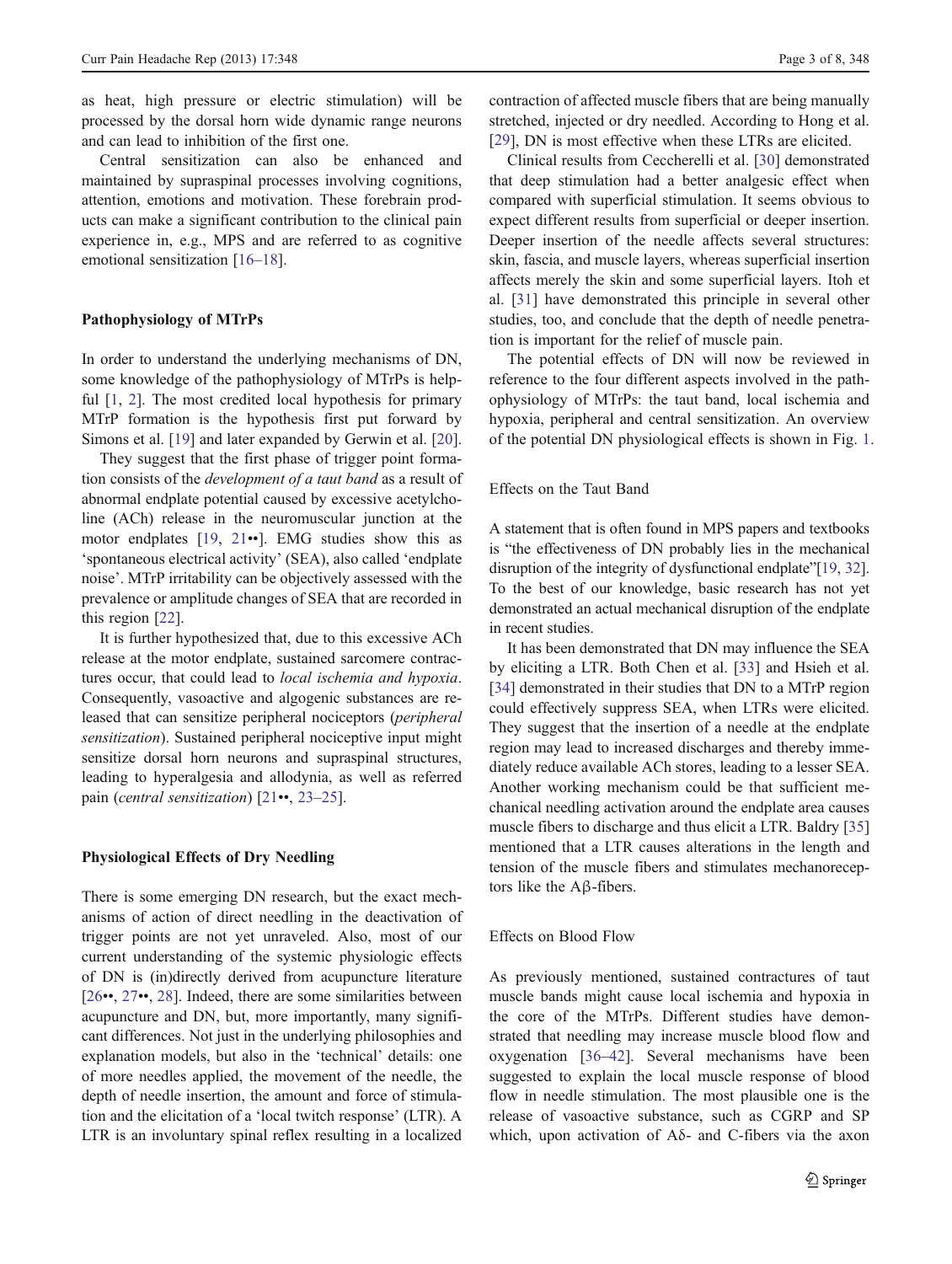<span id="page-3-0"></span>

Fig. 1 Schematic diagram of the potential physiological effects of DN.

reflex, leads to vasodilatation in small vessels and increased blood flow [[43\]](#page-7-0).

There is a discrepancy in the literature whether this increase in blood flow is restricted to the needling site or if vasodilatation and increases in blood flow also extend beyond the site of stimulation (see "[remote effects](#page-5-0)"). Some studies have demonstrated remote circulatory effects with needling [[37\]](#page-7-0), whereas others did not show an increase in blood flow at distant sites of the needling [[36,](#page-7-0) [42\]](#page-7-0). Sandberg et al. [[37\]](#page-7-0) did find a transient significant increase in contralateral blood flow in the trapezius muscle after needle stimulation. However, this increase was significantly less than in the stimulated muscle and apparently only there for the first two minutes after the needle stimulation.

In a recent study by Hsieh et al. [[44](#page-7-0)••] they found an increase in a number of hypoxic-responsive proteins, including hypoxia-inducible factor- $1\alpha$  (HIF- $1\alpha$ ), inducible isoform of nitric oxice synthases (iNOS) and vascular endothelial growth factor (VEGF) production in the biceps femoris muscle after DN stimulation. These proteins can promote angiogenesis, vasodilation, and altered glucose metabolism in hypoxic tissues. Repeated localized DN may thus upregulate the expression of HIF-1, iNOS, and VEGF proteins, and potentially increase capillarity in the skeletal muscle and improve the circulation in muscles containing MTrPs. However, long(er) term follow-up studies are needed as the effects on circulation beyond 5 days remain unclear.

# Neurophysiological Effects: Effects on Peripheral Sensitization

Shah et al. [[45,](#page-7-0) [46](#page-7-0)] found that the concentrations of SP and CGRP were higher in the vicinity of active MTrPs compared to latent ones or normal muscle tissue. After a LTR was elicited, SP and CGRP concentrations were significantly lowered compared to their pre-LTR values. These results were consistent with the data of Hsieh et al. [[44](#page-7-0)••]. The data obtained from their study showed that a single session treatment produced a short-term analgesic effect by decreasing the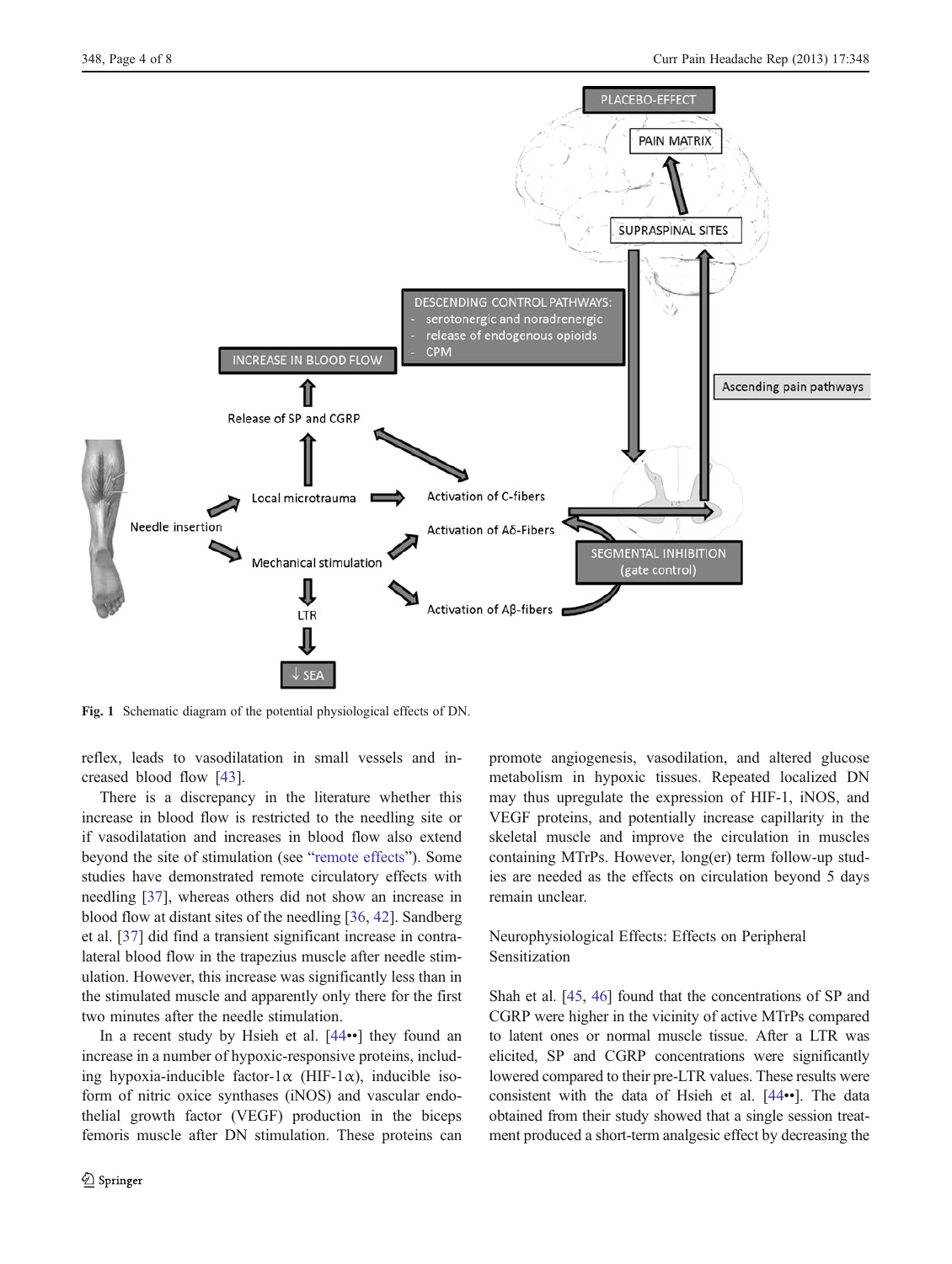SP at peripheral sites, however, no lasting effect was observed 5 days after DN. In contrast, five consecutive sessions (one per day) of DN, increased the SP levels immediately after the needling and was maintained 5 days after the DN. This was accompanied by higher levels of TNF- $\alpha$ , iNOS, HIF-1, COX-2 and VEGF. Studies have demonstrated that increased COX-2 and TNF levels are associated with muscle damage [[47\]](#page-7-0). It is likely that the five sessions of DN accumulated to an excessive level of intramuscular manipulation and caused damage in the fibers with noxious inputs (C-fibers) and increased release of SP.

Secondly, peripheral opioid analgesia has received considerable attention as an endogenous pathway of inhibiting pain, mainly in the acupuncture literature, although clear mechanisms remain elusive. Hsieh et al. [[44](#page-7-0)••] have also shown that increased β-endorphin levels can suppress neurons from releasing SP and thus inhibit pain transmission [\[44](#page-7-0)••]. Using an animal model, they demonstrated that one session of DN in the biceps femoris enhanced the betaendorphin levels in the biceps muscle and serum immediately after needling, but no lasting effect was observed 5 days after the needling. In contrast, the five consecutive sessions of DN reversed this effect.

#### Neurophysiological Effects: Effects on Central Sensitization

According to Chou et al. [\[26](#page-6-0)••], the most likely mechanism of pain relief through needle stimulation is hyperstimulation analgesia, which was originally proposed by Melzack [\[48](#page-7-0)]. DN may stimulate, both large myelinated fibers (i.e., Aβand Aδ-fibers), as well as C-fibers, indirectly via the release of inflammatory mediators. As a result of mechanical stimulation, Aβ- and Aδ-fibers are both activated and send afferent signals to the dorsolateral tracts of the spinal cord and could activate the supraspinal and higher centres involved in pain processing. Different mechanisms can occur, either in isolation or concurrently.

#### Segmental Inhibition/Gate Control

Chu [[49\]](#page-7-0) stated that, when an needle is rapidly thrust into a MTrP, the LTRs evoked lead to a large diameter-sensory afferent proprioceptive input into the spinal cord. This could have a "gate-controlling" effect of blocking the intra-dorsal horn passage of noxious information generated in the MTrP's nociceptors.

Srbely et al. [\[50](#page-7-0)] identified an immediate increase in the pain pressure threshold (PPT) at the infraspinatus MTrP, compared with the gluteus medius point, at 3 and 5 minutes after DN the infraspinatus muscle. They hypothesized that site-specific DN may be mediated by segmental inhibitory effects, evoked by selective stimulation of large myelinated fibers in the MTrP.

It has been proposed that "satellite or secondary" MTrPs may develop in the referred pain zone from "key or primary" MTrPs. Hsieh et al. [\[51](#page-7-0)] conducted a clinical study and provided evidence that DN-evoked inactivation of a primary (key) MTrP inhibited the activity in ipsilateral secondary (satellite) MTrPs situated in its referral pain zone. Ferandez-Carnero et al. [\[52](#page-7-0)] showed that an increased nociceptive activity at latent MTrPs in the infraspinatus muscle increased motor activity and sensitivity of a MTrP in distant muscles connected to the same segmental level.

#### Release of Endogenous Opioids

Knowledge of the central effects of DN upon opioid release is limited. Using functional magnetic resonance imaging, Niddam et al. [[53\]](#page-7-0) showed that pain following the insertion of a needle into a trigger point, combined with electrical stimulation, is mediated through the PAG in the brainstem. The PAG is a central part of the opioid circuitry that controls nociceptive transmission at the level of spinal cord and cortex [\[8](#page-6-0)]. The change in PAG-activity was correlated with the change in PPT. It is hypothesized that DN, via stimulation of the nociceptive fibers, may activate the enkephalinergic inhibitory dorsal horn interneurons. It is unclear whether the needle manipulation or the electrical stimulation is responsible for these results or both. This combination, being "electro-acupuncture", is also mentioned in clinical studies on acupuncture-induced analgesia and laboratory results report endogenous opiate peptides to be involved.

# Effect on the Release of Neurotransmitters: Serotonin and Noradrenaline

Stimulation of Aδ-nerve fibers may also activate the serotonergic and noradrenergic descending inhibitory system. Although there are no known specific experimental or clinical studies supporting the proposed serotonergic and noradrenergic mechanisms of DN, it is hypothesized that DN may have an effect on both systems, often based again on acupuncture literature [\[27](#page-7-0)••].

Shah et al. [[45,](#page-7-0) [46\]](#page-7-0) found that the concentration of 5-HT and noradrenaline, was higher in the vicinity of active MTrPs compared to latent MTrP or normal muscle tissue. 5-HT receptors are primarily pronociceptive in the periphery, acting directly on afferent nerves and indirectly by release of other mediators (e.g., SP and glutamate).

## Conditioned Pain Modulation

Patients with chronic musculoskeletal pain have impaired CPM. Depressed CPM will lead to a reduction of endogenous pain inhibition and can contribute to a chronic pain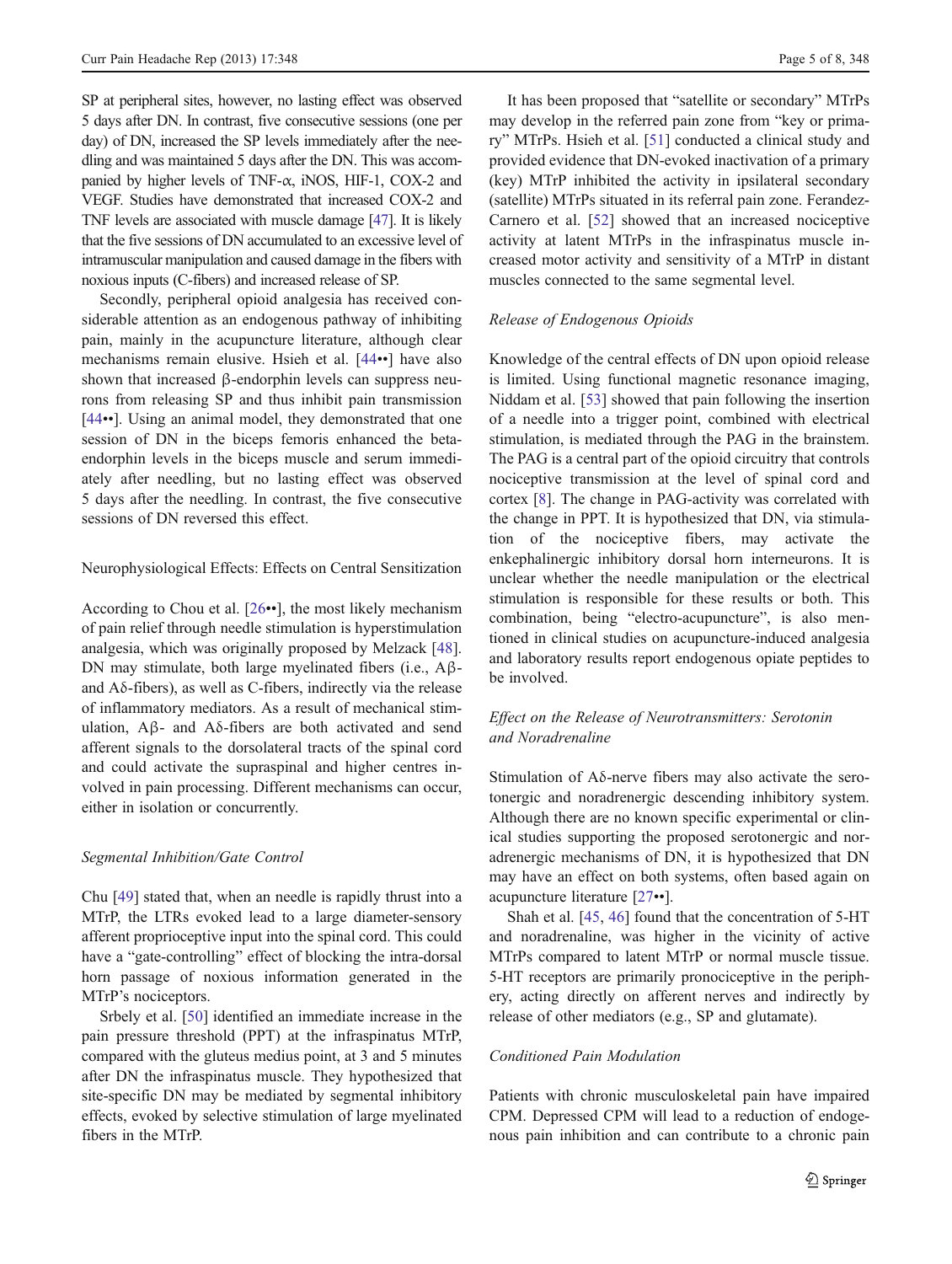<span id="page-5-0"></span>state [\[13](#page-6-0)]. Several reviews have hypothesized that needling may affect CPM [\[27](#page-7-0)••]. However, recent findings in both healthy and whiplash-patients have demonstrated that CPM on temporal summation of pressure pain did not respond to acupuncture needling [[54,](#page-7-0) [55](#page-7-0)].

## Remote Effects

Different studies have investigated the remote effects of DN, both 'distal to proximal' effects and contralateral effects. Tsai et al. [[56\]](#page-7-0) and Fu et al. [[22\]](#page-6-0) both found that DN of a distal MTrP could provide a remote effect to reduce the irritability of a proximal MTrP. The literature is conflicting with respect to contralateral effects. Hsieh et al. [[34\]](#page-7-0) did find contralateral effects in an animal study, whereas Fu et al. [\[22](#page-6-0)] did not find these.

The neural pathway for the remote effects appears to be mediated via a spinal reflex, which depends on an intact afferent pathway from the remote stimulating site to the spinal cord and normal spinal cord function at the level corresponding to the innervations of the proximally affected muscle [\[34](#page-7-0)]. It is further hypothesized that the remote effects may relate to a consequence of CPM, but firm evidence is lacking [[26](#page-6-0)••].

#### Placebo Effects

It is well known that expectation can significantly modulate pain perception, a mechanism frequently referred to as placebo analgesia [[57\]](#page-7-0). Neuroimaging data demonstrate that placebo analgesia recruits subcortical and opioid sensitive brain regions, also involved in pain perception (including PAG, rostral anterior cingulate cortex, thalamus, insula, amygdala, and in some studies the prefrontal cortex). Many of these areas overlap with those modulated by needling. Functional magnetic resonance studies have confirmed that expectancy can influence acupuncture analgesia [\[58](#page-7-0)]. Obviously, placebo effects have to be considered when designing and conducting DN studies.

#### **Discussion**

DN has become a popular treatment technique with an increasing amount of studies demonstrating its clinical effects. Rigorous evidence about its physiological mechanisms of actions and effects is needed now in order to start supporting it as evidence based practice. The difficult methodological characteristics related to experimental studies and the complex network in pathological conditions may certainly account for this lack of research so far.

Direct comparison between existing needling studies is difficult as the intervention parameters vary considerably

with respect to the methodological characteristics. It seems logical that mechanisms and effects of DN actions differ depending on: the location(s) of the needle placement(s), the depth of the insertion(s), the needle forces and motions used, and whether or not a LTR is elicited [[59\]](#page-7-0).

Most recommended clinical and research parameters are based on experts' opinions. Recently, Davis et al. [\[60](#page-7-0)••] have developed an innovative device to quantify needling motion and force parameters in a treatment-like setting. Needling data can then subsequently be analyzed, providing a more objective method for characterizing needling in basic and clinical needling research. Studies are needed to identify optimal intervention parameters for DN.

Further insights into the MPS' pathophysiology mechanisms are welcomed, in order to find out more how pain modulation systems are being affected by it. Most of the existing studies on needling analgesia have focused on physiological pain in "normal" animals and human volunteers. However, current evidence points to far more complex pain mechanisms, especially in chronic pain patients. To better explore the mechanisms of analgesia, adequate models of chronic pain should be developed and applied in research. This may prevent scientists from an overexcited search for DN effects and explanation models, which might not be applicable given the complex modified circumstances in 'real' patients.

When chronic pain and central sensitization are present, there is an increased responsiveness to a variety of peripheral stimuli. A general recommendation in these patients is to not increase pain during treatment, as any therapeutic intervention could serve as a new peripheral source of nociceptive barrage sustaining the process of central sensitization [\[12](#page-6-0), [61\]](#page-7-0).

DN activates several types of receptors, including nociceptors, and daily practice shows it is not always well tolerated in patients with central sensitization and therefore may not be a suitable choice. In a recent educational resource paper, published by the American Physical Therapy Association (February 2013), it is highlighted that severe hyperalgesia or allodynia may interfere with the application of DN. However, it should not be considered as an absolute contraindication. Several authors suggest in their reviews that treatment of concurrent MTrPs in, e.g., fibromyalgia should be systematically performed before any specific fibromyalgia therapy is undertaken [[32\]](#page-7-0). Their idea is that any peripheral source of nociception should be removed before desensitization of the central nervous system can become the focus of the therapy.

## Conclusions

We can conclude, after reviewing the current basic science findings, that the physiological mechanisms and effects of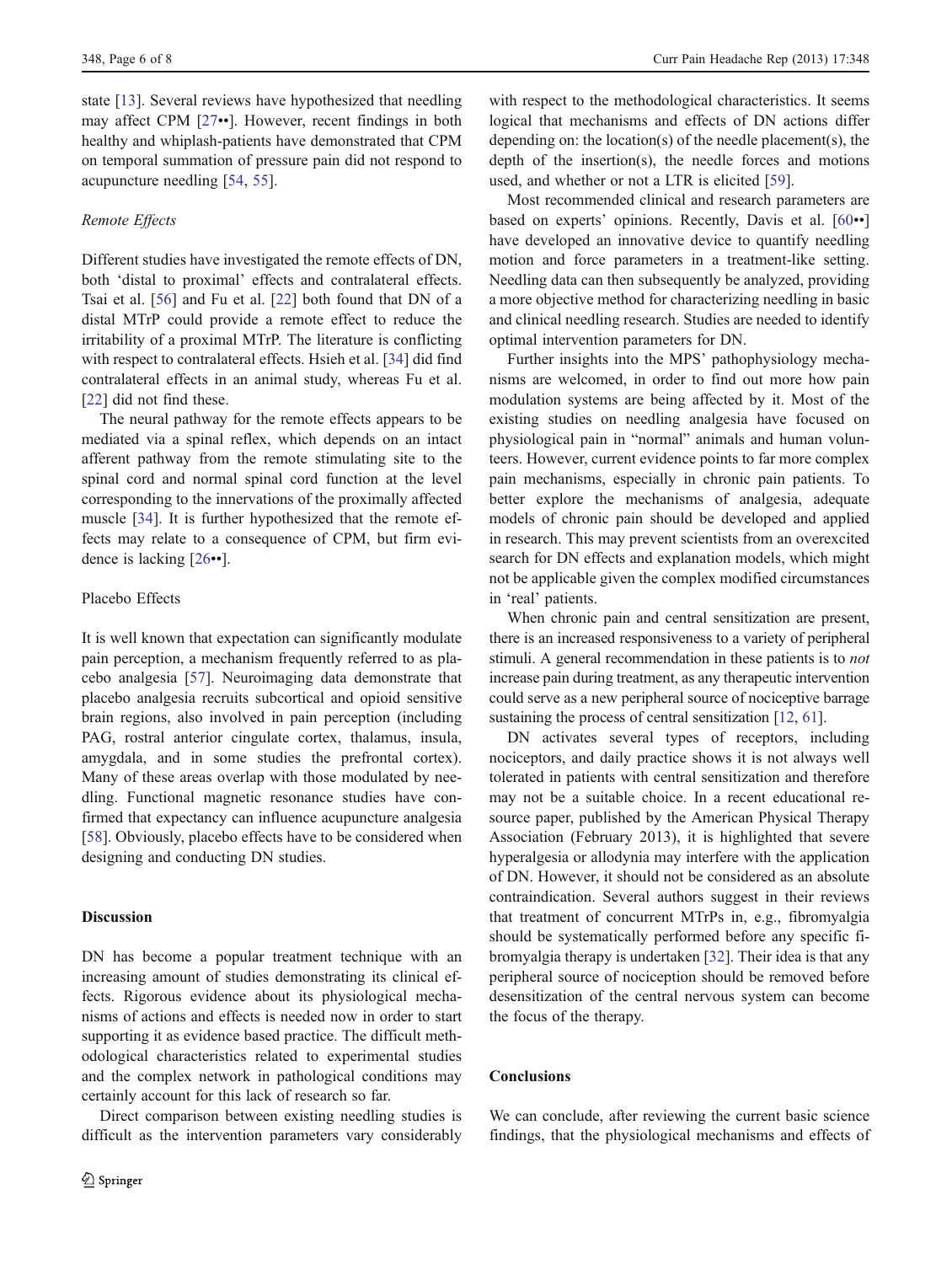<span id="page-6-0"></span>DN are highly complex and recruit central and peripheral networks with physiologic and psychological responses.

Results from studies performed in an acupuncture setting do not necessarily pertain to DN.

Further insight in MPS and its pathophysiological mechanisms are needed, as well as studies investigating the exact biomechanical and neurophysiological mechanisms of action of DN in order to support its clinical evidence. To better explore the DN mechanisms of analgesia, adequate models of chronic pain should be developed and applied in research.

There is still a long road ahead before the clinician has a well-constructed, evidence-based explanation model of DN. We hope this review will stimulate researchers to further explore the mechanisms and physiological effects of DN by conducting experiments that are both methodologically sound and clinically relevant.

#### Compliance with Ethics Guidelines

Conflict of Interest Dr. Barbara Cagnie reported no potential conflicts of interest relevant to this article.

Mr. Vincent Dewitte reported no potential conflicts of interest relevant to this article.

Mr. Tom Barbe reported no potential conflicts of interest relevant to this article.

Mr. Frank Timmermans reported no potential conflicts of interest relevant to this article.

Mr. Nicolas Delrue reported no potential conflicts of interest relevant to this article.

Dr. Mira Meeus reported no potential conflicts of interest relevant to this article.

Human and Animal Rights and Informed Consent This article does not contain any studies with human or animal subjects performed by any of the authors.

#### References

Papers of particular interest, published recently, have been highlighted as:

- Of importance
- Of major importance
- 1. Hong CZ. Treatment of myofascial pain syndrome. Curr Pain Headache Rep. 2006;10(5):345–9.
- 2. Kuan TS. Current studies on myofascial pain syndrome. Curr Pain Headache Rep. 2009;13(5):365–9.
- 3. Vulfsons S, Ratmansky M, Kalichman L. Trigger point needling: techniques and outcome. Curr Pain Headache Rep. 2012;16(5):407–12. In this review the authors provide an excellent update on last years' advancements in basic science, imaging methods, efficacy, and safety of dry needling of MTrPs.
- 4. Tough EA, White AR, Cummings TM, et al. Acupuncture and dry needling in the management of myofascial trigger point pain: a systematic review and meta-analysis of randomised controlled trials. Eur J Pain. 2009;13(1):3–10.
- 5. Kim TH, Lee CR, Choi TY, et al. Intramuscular stimulation therapy for healthcare: a systematic review of randomised controlled trials. Acupunct Med. 2012;30(4):286–90. A total of 416 publications were initially collected and only 4 studies could be included in this review. This is showing the urgent need of rigorous large-scale clinical trials on dry needling.
- 6. Patel N. Physiology of pain. In: Patel N, Kopf A, editors. Guide to pain management in low-resource settings. 2010. p. 13–18.
- 7. Ossipov MH. The perception and endogenous modulation of pain. Scientifica. 2012;1–25.
- 8. Millan MJ. Descending control of pain. Prog Neurobiol. 2002;66(6):355–474.
- 9. Li J, Simone DA, Larson AA. Windup leads to characteristics of central sensitization. Pain. 1999;79(1):75–82.
- 10. Coderre TJ, Katz J, Vaccarino AL, et al. Contribution of central neuroplasticity to pathological pain: review of clinical and experimental evidence. Pain. 1993;52(3):259–85.
- 11. Staud R, Craggs JG, Robinson ME, et al. Brain activity related to temporal summation of C-fiber evoked pain. Pain. 2007;129(1–2):130–42.
- 12. Nijs J, Van Houdenhove B, Oostendorp RA. Recognition of central sensitization in patients with musculoskeletal pain: Application of pain neurophysiology in manual therapy practice. Man Ther. 2010;15(2):135–41.
- 13. Yarnitsky D. Conditioned pain modulation (the diffuse noxious inhibitory control-like effect): its relevance for acute and chronic pain states. Curr Opin Anaesthesiol. 2010;23(5):611–5.
- 14. Meeus M, Nijs J, Van de Wauwer N, et al. Diffuse noxious inhibitory control is delayed in chronic fatigue syndrome: an experimental study. Pain. 2008;139(2):439–48.
- 15. Ossipov MH, Dussor GO, Porreca F. Central modulation of pain. J Clin Invest. 2010;120(11):3779–87.
- 16. Zusman M. Forebrain-mediated sensitization of central pain pathways: 'non-specific' pain and a new image for MT. Man Ther. 2002;7(2):80–8.
- 17. Brosschot JF. Cognitive-emotional sensitization and somatic health complaints. Scand J Psychol. 2002;43(2):113–21.
- 18. Rygh LJ, Tjolsen A, Hole K, et al. Cellular memory in spinal nociceptive circuitry. Scand J Psychol. 2002;43(2):153–9.
- 19. Simons DG, Travell J, Simons LE. Myofascial pain and dysfunction: the trigger point manual. 2nd ed. Baltimore, MD: Williams and Wilkins; 1999.
- 20. Gerwin RD, Dommerholt J, Shah JP. An expansion of Simons' integrated hypothesis of trigger point formation. Curr Pain Headache Rep. 2004;8(6):468–75.
- 21. •• Ge HY, Fernandez-de-las-Penas C, Yue SW. Myofascial trigger points: spontaneous electrical activity and its consequences for pain induction and propagation. Chin Med. 2011;6:13. Excellent review and scientific update on the parts of the integrated triggerpoint hypothesis: the taut band, local and referred pain, peripheral and central sensitization.
- 22. Fu Z, Hsieh YL, Hong CZ, et al. Remote subcutaneous needling to suppress the irritability of myofascial trigger spots: an experimental study in rabbits. Evid Based Complement Alternat Med. 2012;2012:353916.
- 23. Mense S. How Do Muscle Lesions such as Latent and Active Trigger Points Influence Central Nociceptive Neurons? J Muscoskeletal Pain. 2010;18(4):348–53.
- 24. Gerwin R. Myofascial Pain Syndrome: Here We Are, Where Must We Go? J Muscoskeletal Pain. 2010;18(4):329–47.
- 25. Niddam DM, Chan RC, Lee SH, et al. Central representation of hyperalgesia from myofascial trigger point. NeuroImage. 2008;39(3):1299–306.
- 26. •• Chou LW, Kao MJ, Lin JG. Probable mechanisms of needling therapies for myofascial pain control. Evid Based Complement Alternat Med. 2012;2012:705327. ••Citing the several promising